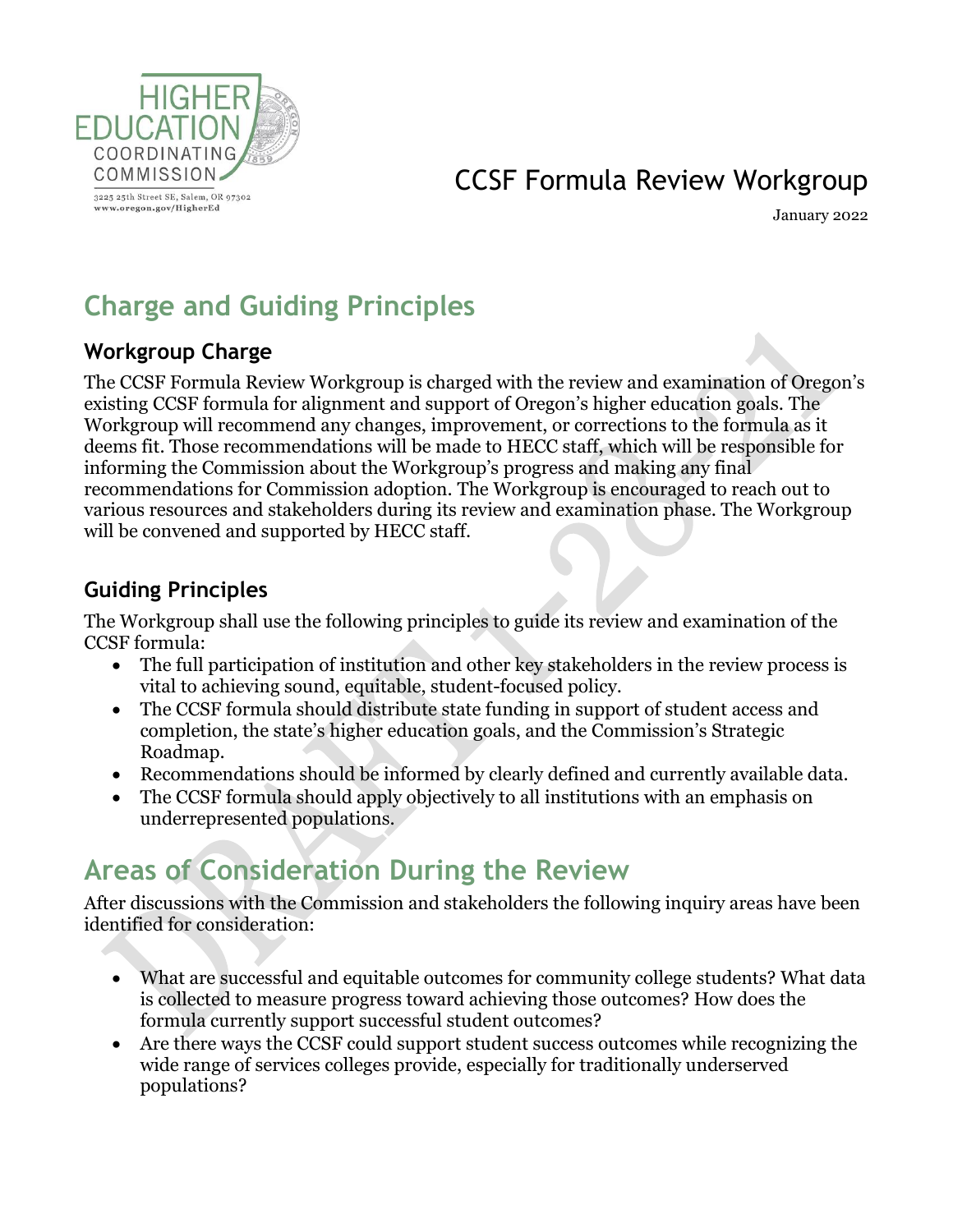- How might potential changes in the formula be funded or implemented to meet the identified outcomes?
- Should the CCSF continue to fund developmental education? Or should funding be allocated to support successful evidence based models?
- What role if any, should certificate and degree pathways play in relation to the CCSF formula? Should there be different funding elements related to programs within the formula?
- What role if any, should transfer play in the CCSF formula?
- What role do the current elements play in the CCSF formula and should the current elements of the funding formula remain in place? Should any be adjusted?

### **Membership**

Each college will be invited to appoint one member and one alternate to the Workgroup. Additional representation for student, faculty, staff, and community representation will be added to the Workgroup by HECC staff in collaboration and partnership with various stakeholder groups.

# **Timeline and Workplan**

The below timeline outlines the topics and corresponding steps that will be taken to conduct the review and examination of Oregon's existing CCSF distribution formula. Additional topics and/or steps may be added as the Workgroup continues its journey to complete the review.

| When                             | What                                                                                                                                                |
|----------------------------------|-----------------------------------------------------------------------------------------------------------------------------------------------------|
| Fall 2021                        | Stakeholder engagement and feedback                                                                                                                 |
|                                  | Oregon and national experience staff work                                                                                                           |
| January 2022                     | Confirm final membership of the CCSF Workgroup                                                                                                      |
| February 2022                    | Schedule first meeting of the Workgroup and continue<br>research and planning                                                                       |
| Early March 2022                 | CCSF Tutorial for members who would like it                                                                                                         |
| Mid-March to early April<br>2022 | First meeting of CCSF Workgroup. Review Charge, Areas of<br>Consideration, Timeline. Complete Work plan.                                            |
|                                  | Topic for discussion: What does equitable Student Success<br>look like? How do we measure it? How should we measure it?<br>How can it be supported? |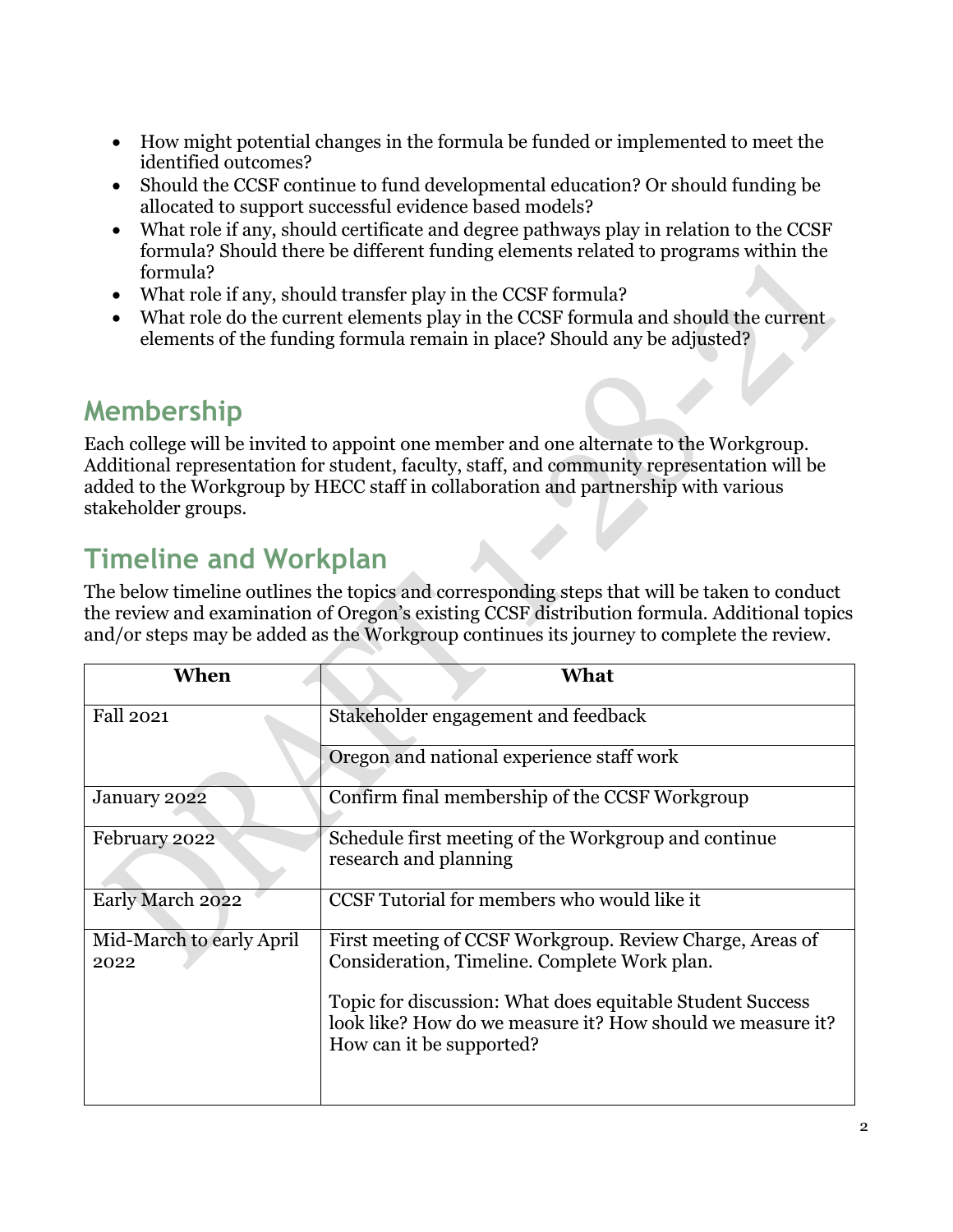| When             | What                                                                                                                                                                                                                              |
|------------------|-----------------------------------------------------------------------------------------------------------------------------------------------------------------------------------------------------------------------------------|
| April – May 2022 | CTE Career Pathways in Oregon - What does it look like?<br>What is missing? Who is missing?                                                                                                                                       |
|                  | Review of Proposed Policy Option Packages – how do they<br>align with the guiding principles? How are outcomes<br>measured? Does it align with our previous discussion re:<br>Student Success? Anything that needs to be changed? |
| June 2022        | Developmental Education Redesign. State of the State.<br>Number students, demographics, etc.                                                                                                                                      |
| <b>July 2022</b> | Transfer – what does seamless transfer look like? Should it be<br>incentivized? How is it maintained on campuses? How is it<br>funded?                                                                                            |
| August 2022      | No meeting                                                                                                                                                                                                                        |
| September 2022   | Review of findings and conclusions to date.                                                                                                                                                                                       |
|                  | Review of CCSF Distribution Model Components and sources<br>of data points/information. Role that enrollments plays in the<br>formula.                                                                                            |
| October 2022     | CCSF: Distribution Model: CODs and what this set aside<br>covers. Does the set aside as it's designed support the<br>identified student outcomes?                                                                                 |
| November 2022    | DOC: Distribution Model: DOC colleges what this set aside<br>covers. Does the set aside as it's designed support the<br>identified student outcomes? History on this might be helpful<br>to explore.                              |
| December 2022    | Harm Limit and Growth Factor: what they are designed to<br>help manage? Fluctuations in enrollment, how these levers<br>work. Are they necessary? They are safety nets - does it make<br>sense to keep them in place?             |
| January 2023     | Review findings and conclusions to date. Review areas of<br>recommendations for existing model components. Review<br>areas of recommendations for newly introduced model<br>components.                                           |
| February 2023    | Commission considers staff recommendations as needed                                                                                                                                                                              |